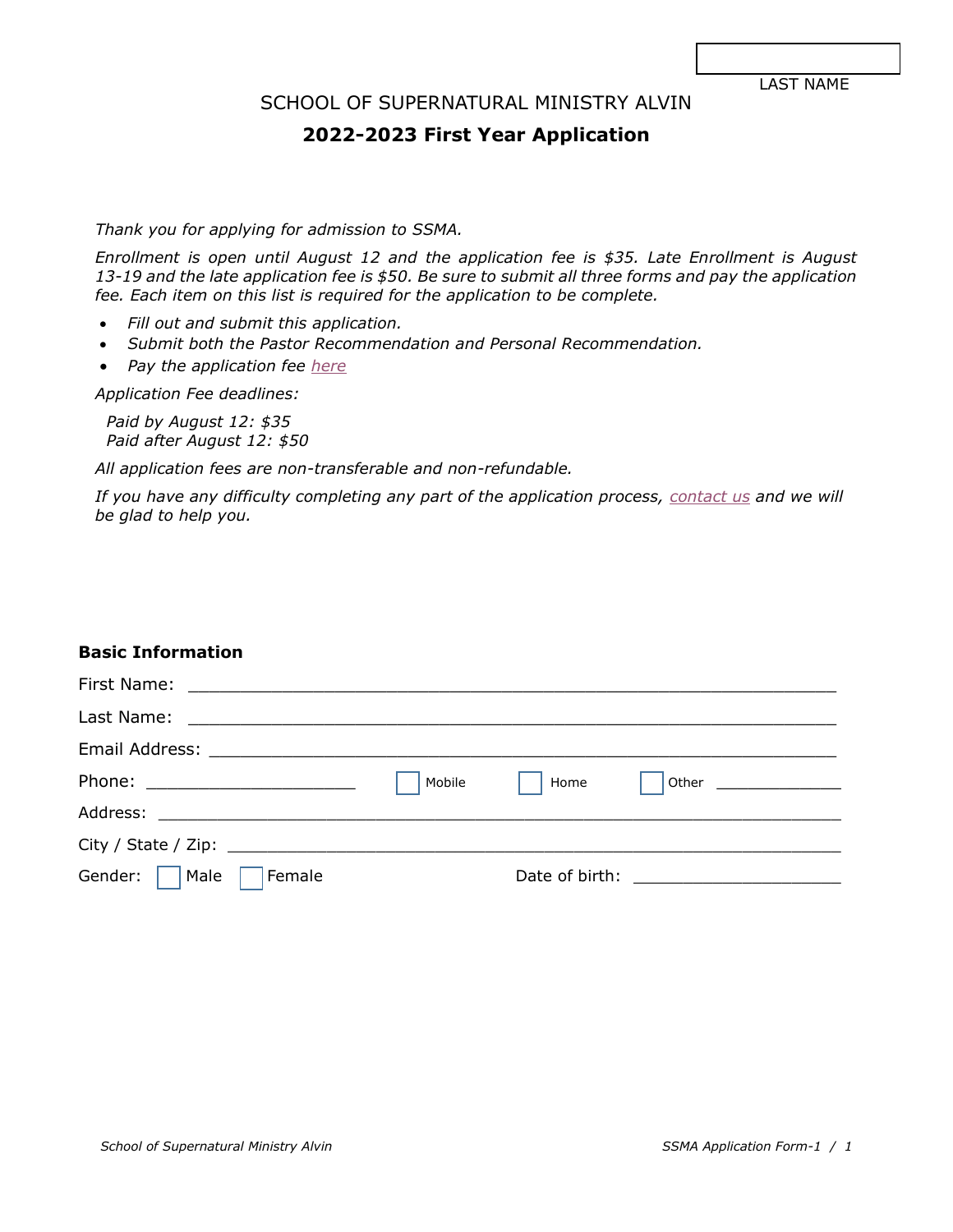### **Education**

| Have you graduated from High School?<br>Graduation Year __________________<br>Yes<br>No              |
|------------------------------------------------------------------------------------------------------|
| Have you attended College/University?<br>No<br>Yes                                                   |
| Please give details (including area of study, years attended & graduation date if applicable).       |
|                                                                                                      |
| Yes<br>Have you attended any other ministry schools or programs?<br>No<br>If yes, please explain.    |
|                                                                                                      |
|                                                                                                      |
|                                                                                                      |
| In what industry do you have the most experience and how many years? _______________________________ |
| <b>Employment</b><br>Are you currently employed?<br>Yes<br>No                                        |
|                                                                                                      |
|                                                                                                      |
|                                                                                                      |

#### **Tuition and Fees**

 $\overline{a}$ 

*Students may pay their tuition in full or by Optional Monthly Plan. Please refer to Tuition and Fees on the [Admissions page](https://ssmalvin.org/admissions) for details.*

Will pay tuition in full by August 26  $\Box$  Will pay tuition monthly. First payment due August 26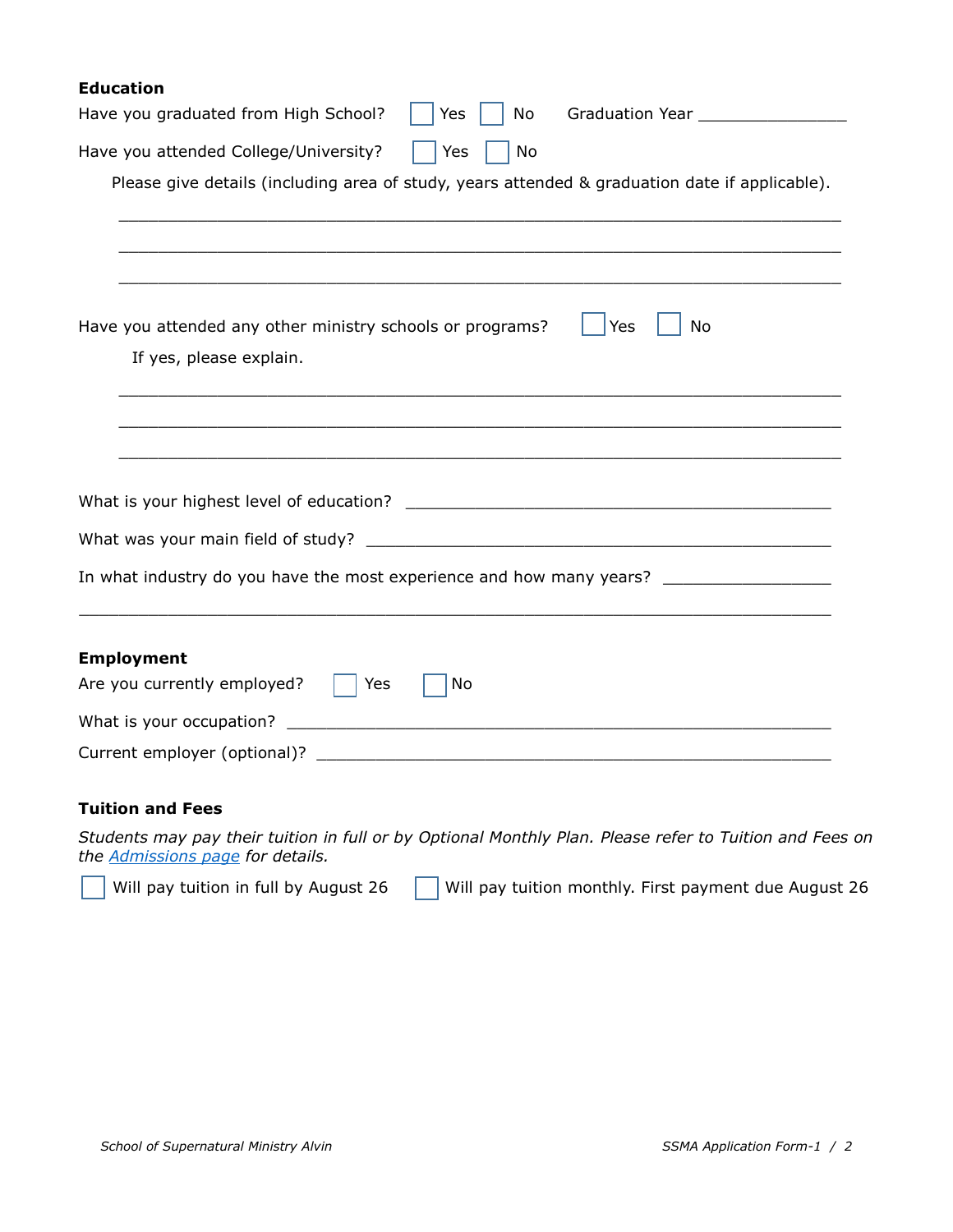# **Family**

| Widowed<br>Married<br>Single<br>Divorced<br><b>Current Marital Status:</b>                                                                           |
|------------------------------------------------------------------------------------------------------------------------------------------------------|
| If you're married, what is your spouse's name? _________________________________                                                                     |
| Will your spouse be attending SSMA?<br>Yes<br>No                                                                                                     |
| Is your spouse in full agreement with your decision to attend SSMA?<br><b>Yes</b><br>No                                                              |
| Please explain.<br><u> 1989 - Johann Barbara, martin amerikan basal dan berasal dan berasal dalam basal dalam basal dalam basal dala</u>             |
| If you're not married, are you in a relationship?<br>No<br>Yes                                                                                       |
|                                                                                                                                                      |
| Do you have children?<br>No<br>Yes                                                                                                                   |
| Will any of your children be living with you while you attend SSMA?<br>No<br>Yes                                                                     |
| Children's names and dates of birth:                                                                                                                 |
|                                                                                                                                                      |
|                                                                                                                                                      |
|                                                                                                                                                      |
| How do your children feel about you attending SSMA? _____________________________                                                                    |
|                                                                                                                                                      |
| For any dependent children, what is your plan for their care during SSMA hours?                                                                      |
|                                                                                                                                                      |
|                                                                                                                                                      |
| Do you have a child, sibling, spouse or parent who will be attending SSMA?<br>Yes<br>No                                                              |
| Family Member(s) FULL Name:<br><u> 1980 - Johann Barn, mars ann an t-Amhain an t-Amhain an t-Amhain an t-Amhain an t-Amhain an t-Amhain an t-Amh</u> |
|                                                                                                                                                      |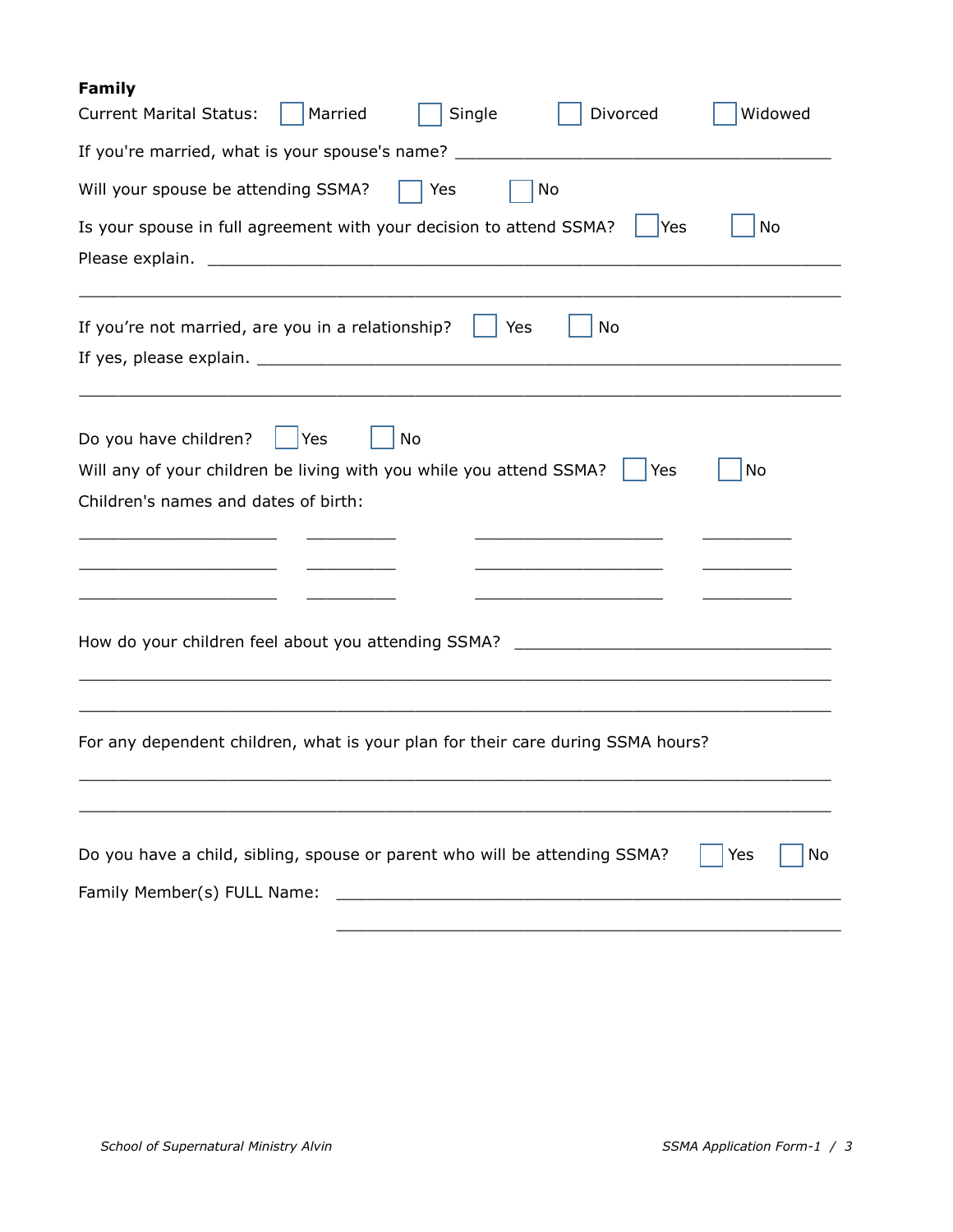# **Health**

| Do you have a current diagnosis of any illness?<br>Yes<br>Please list and describe.<br>No                                                          |
|----------------------------------------------------------------------------------------------------------------------------------------------------|
|                                                                                                                                                    |
| Have you received treatment for any diagnosed physical, emotional or mental conditions in the last<br>five years? $\vert \vert$ Yes                |
| Please list any prescription medications used.                                                                                                     |
| Have you received treatment for any diagnosed physical, emotional or mental conditions in the last<br>$ $ Yes<br>five years?                       |
| Are there any physical, emotional or mental limitations you might experience while attending SSMA?<br><b>Yes</b><br>No                             |
| Phone and mailing address:<br><u> 1989 - Johann Barn, mars ar breithinn ar breithinn ar breithinn ar breithinn ar breithinn ar breithinn ar br</u> |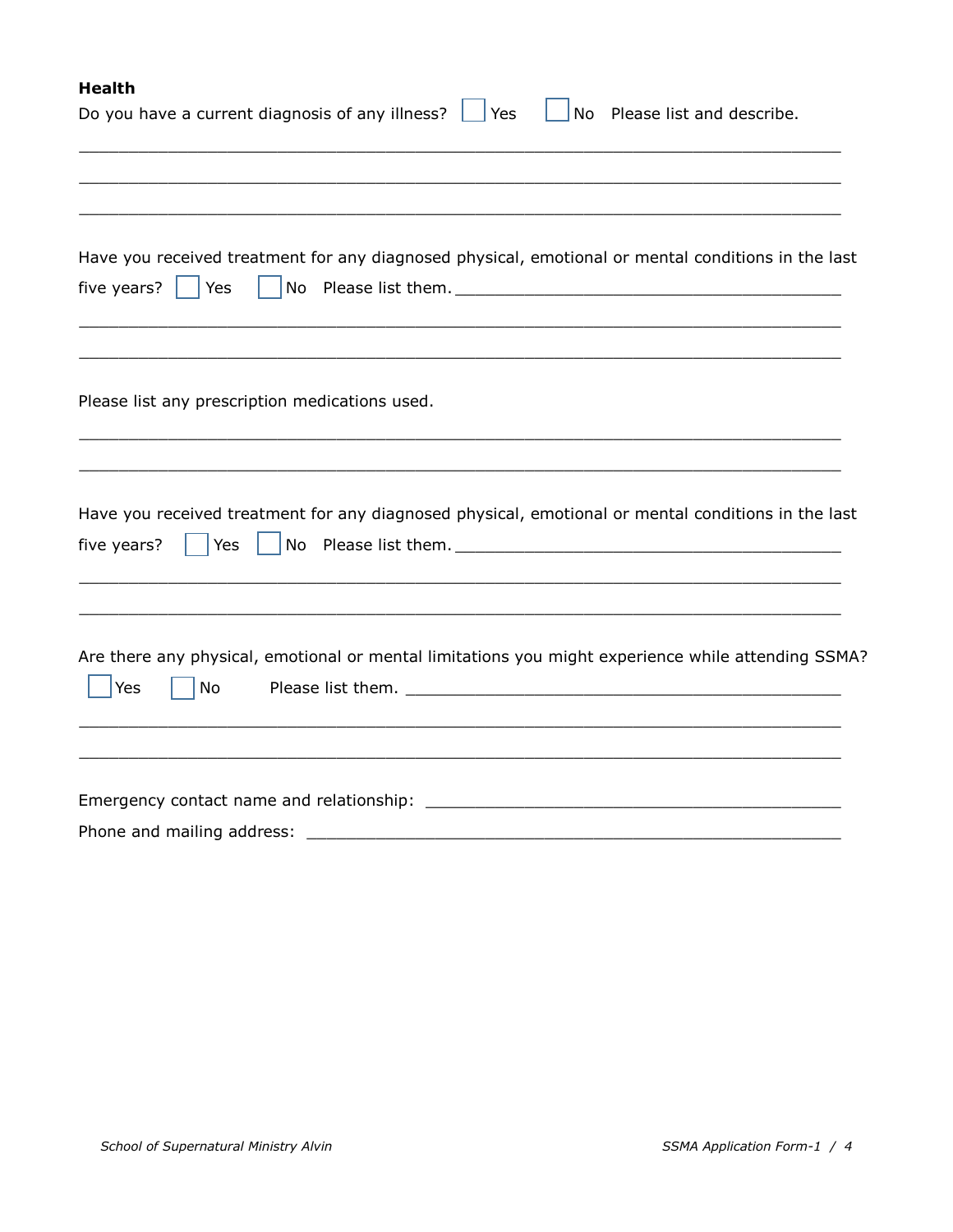#### **Revivalist Lifestyle Guidelines**

"A revivalist is a believer who is focused and passionate, willing to pay any price to live in community, purity and power."

We are asking you to "pay the price" of transparency and trust as you answer the following very personal questions. We don't mean to highlight sin, as we know believers are forgiven and are new creations in Christ, but it is helpful for you to seriously consider our expectations in order to know if you will thrive at SSMA.

The freedom of the SSMA environment demands a high level of self-control and it works best when this sort of self-management is already being demonstrated before you come as we are not a recovery or a discipleship school. If you are still trying to figure out your commitment to Christ or to personal holiness and wholeness, we are not the school for you. If this is the case, God has a different assignment for you at this stage of your life. However, having had setbacks or struggles in these areas does not automatically disqualify you from being accepted as a student.

If you are in agreement with these guidelines, then continue to fill out the application below. After reviewing your application, we may request a personal interview. Your honest answers to these questions are mutually helpful in deciding if SSMA is a fit for you at this time.

> I have read and agree to follow the Revivalist Lifestyle Guidelines during my time at SSMA.

*NOTE: Answering YES to the following questions will NOT automatically disqualify the applicant from acceptance.*

| Yes<br>Have you used tobacco within the last 12 months?<br>No<br>Please explain.                                                                                                                                            |
|-----------------------------------------------------------------------------------------------------------------------------------------------------------------------------------------------------------------------------|
|                                                                                                                                                                                                                             |
| Have you had a problem with alcohol within the last 24 months? $\Box$ Yes<br>$\vert$ No Please explain.                                                                                                                     |
| Yes<br>No<br>Have you used illegal drugs within the last 24 months?<br>Please explain.                                                                                                                                      |
| Have you been involved with pornography within the last 12 months?<br>Yes<br>No<br>Please explain<br><u> 1989 - Johann John Harry Harry Harry Harry Harry Harry Harry Harry Harry Harry Harry Harry Harry Harry Harry H</u> |
| Where you are in your process of pursuing freedom?                                                                                                                                                                          |
|                                                                                                                                                                                                                             |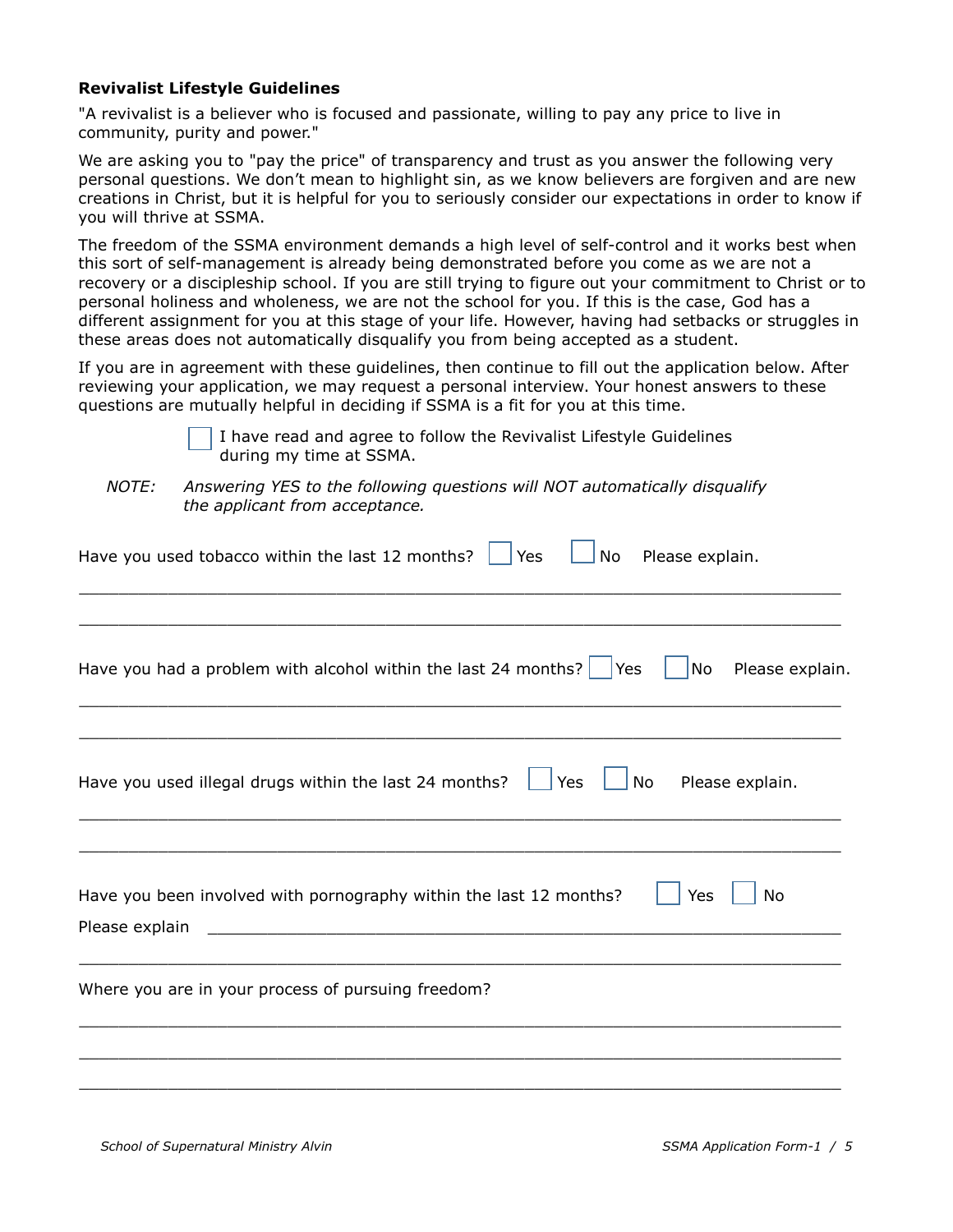| Have you been sexually active in the last two years? Singles (with anyone) marrieds (with anyone                                                                          |
|---------------------------------------------------------------------------------------------------------------------------------------------------------------------------|
| other than your spouse). We define sexually active as including intercourse, oral sex, foreplay and                                                                       |
| Yes<br>No<br>sexting.                                                                                                                                                     |
| Yes<br>No<br>Please explain where you are in your process with this. ________________________                                                                             |
| Have you exhibited any self-destructive behavior or habitual problems within the last five years<br>(i.e. eating disorder, cutting, compulsive lying, etc.)?<br>Yes<br>No |
| Have you ever been arrested?<br>Yes<br>No                                                                                                                                 |
|                                                                                                                                                                           |
|                                                                                                                                                                           |
| Have you ever been involved in the occult, witchcraft, or cults? $ $ Yes<br>No<br>Please explain.                                                                         |
|                                                                                                                                                                           |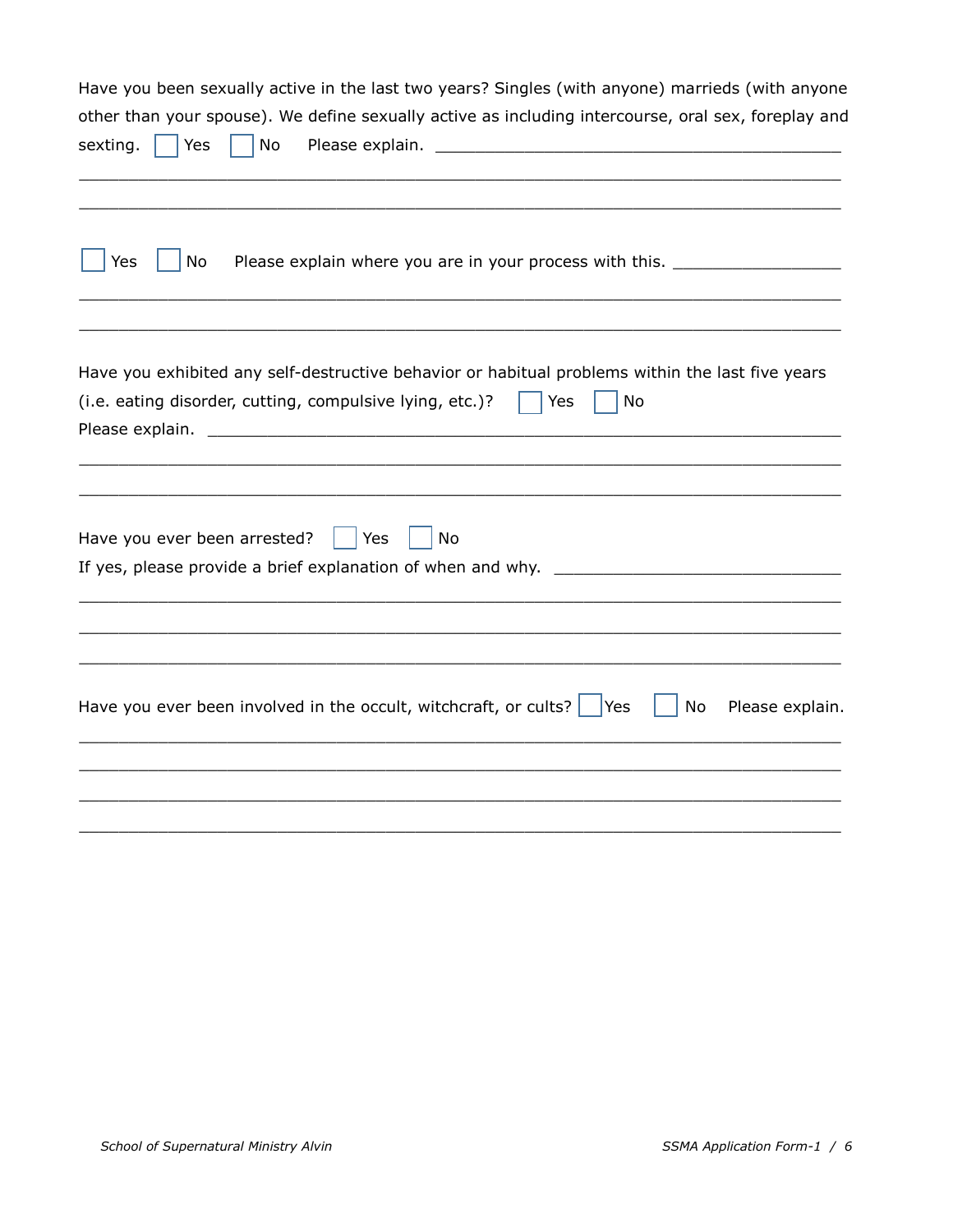# **Spiritual History**

| When did you accept Christ as your personal Savior? ____________________________                                                                                                                    |
|-----------------------------------------------------------------------------------------------------------------------------------------------------------------------------------------------------|
| Have you been baptized in the Holy Spirit according to Acts 1:8 and Acts 2:4? $\vert \hspace{0.2cm} \vert$ Yes<br>No                                                                                |
|                                                                                                                                                                                                     |
| If yes, how do you know you were baptized in the Spirit? Please tell us about this.                                                                                                                 |
|                                                                                                                                                                                                     |
| Do you have a home church?<br>Yes<br>No<br>Are you directly connected to your pastor at your home church?<br>Yes<br>No                                                                              |
|                                                                                                                                                                                                     |
|                                                                                                                                                                                                     |
|                                                                                                                                                                                                     |
| Do you attend church regularly? $\vert$<br>No<br>If yes, how long have you been regularly<br><b>Yes</b><br>attending there? ________                                                                |
| Are you currently serving in your local church?<br>No<br>Yes<br>If yes, in what capacity? If no, please give details.<br>the control of the control of the control of the control of the control of |
| Have you recently left another church?<br>Yes<br>No<br>Was it a good parting or are there unresolved issues?                                                                                        |
|                                                                                                                                                                                                     |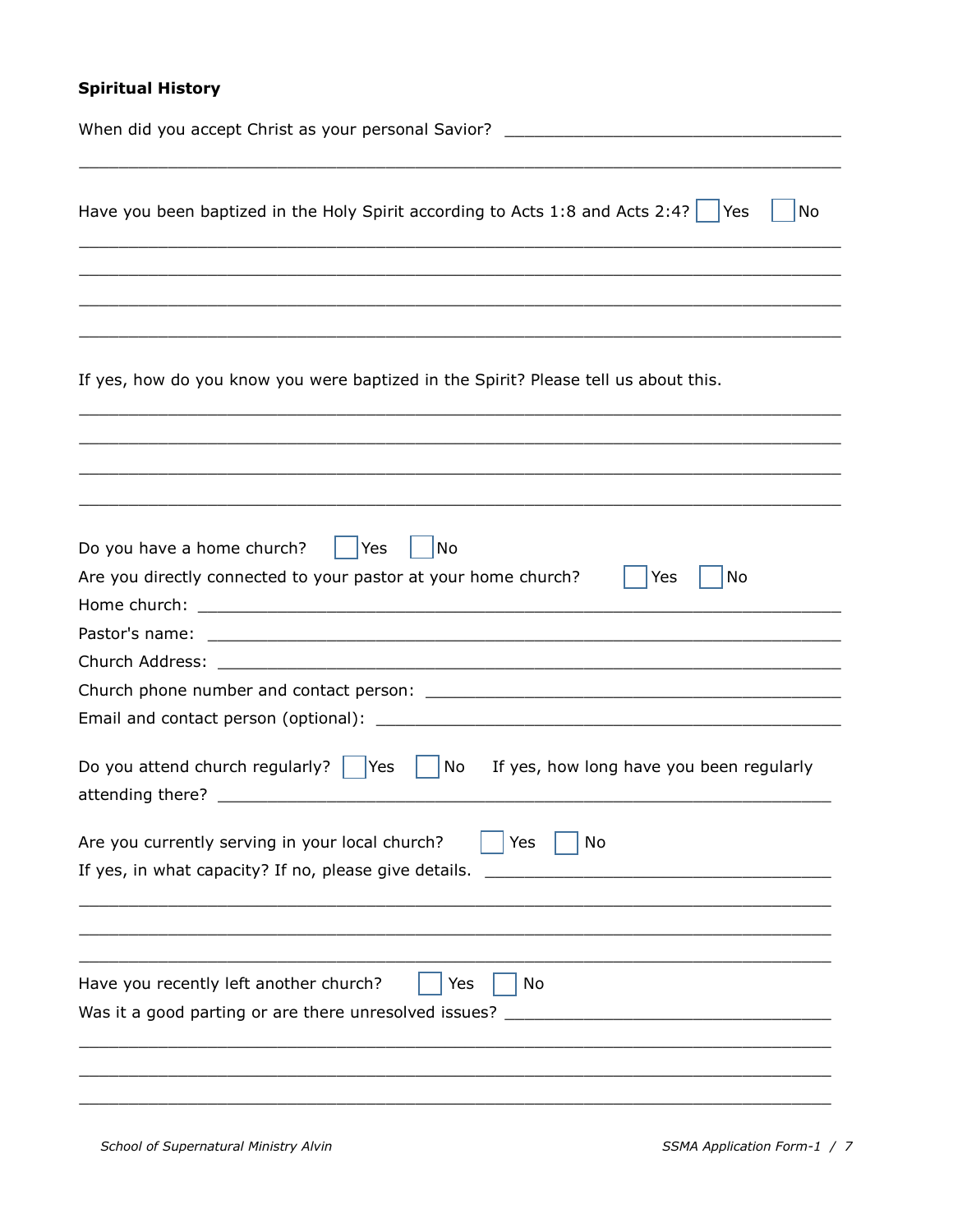| Please give a brief description of any Christian service you've done (i.e. ministry experience,     |
|-----------------------------------------------------------------------------------------------------|
|                                                                                                     |
|                                                                                                     |
|                                                                                                     |
|                                                                                                     |
|                                                                                                     |
| Please give a brief description of your Christian journey (i.e. how you came to know the Lord; your |
|                                                                                                     |
|                                                                                                     |
|                                                                                                     |
| ,我们也不能在这里的时候,我们也不能在这里的时候,我们也不能会在这里的时候,我们也不能会在这里的时候,我们也不能会在这里的时候,我们也不能会在这里的时候,我们也不                   |
|                                                                                                     |
|                                                                                                     |
| <b>SSMA and You</b>                                                                                 |
|                                                                                                     |
|                                                                                                     |
|                                                                                                     |
|                                                                                                     |
|                                                                                                     |
|                                                                                                     |
|                                                                                                     |
|                                                                                                     |
|                                                                                                     |
|                                                                                                     |
|                                                                                                     |
|                                                                                                     |
|                                                                                                     |
|                                                                                                     |
|                                                                                                     |
|                                                                                                     |
|                                                                                                     |
|                                                                                                     |
|                                                                                                     |
|                                                                                                     |
|                                                                                                     |
|                                                                                                     |
|                                                                                                     |

School of Supernatural Ministry Alvin